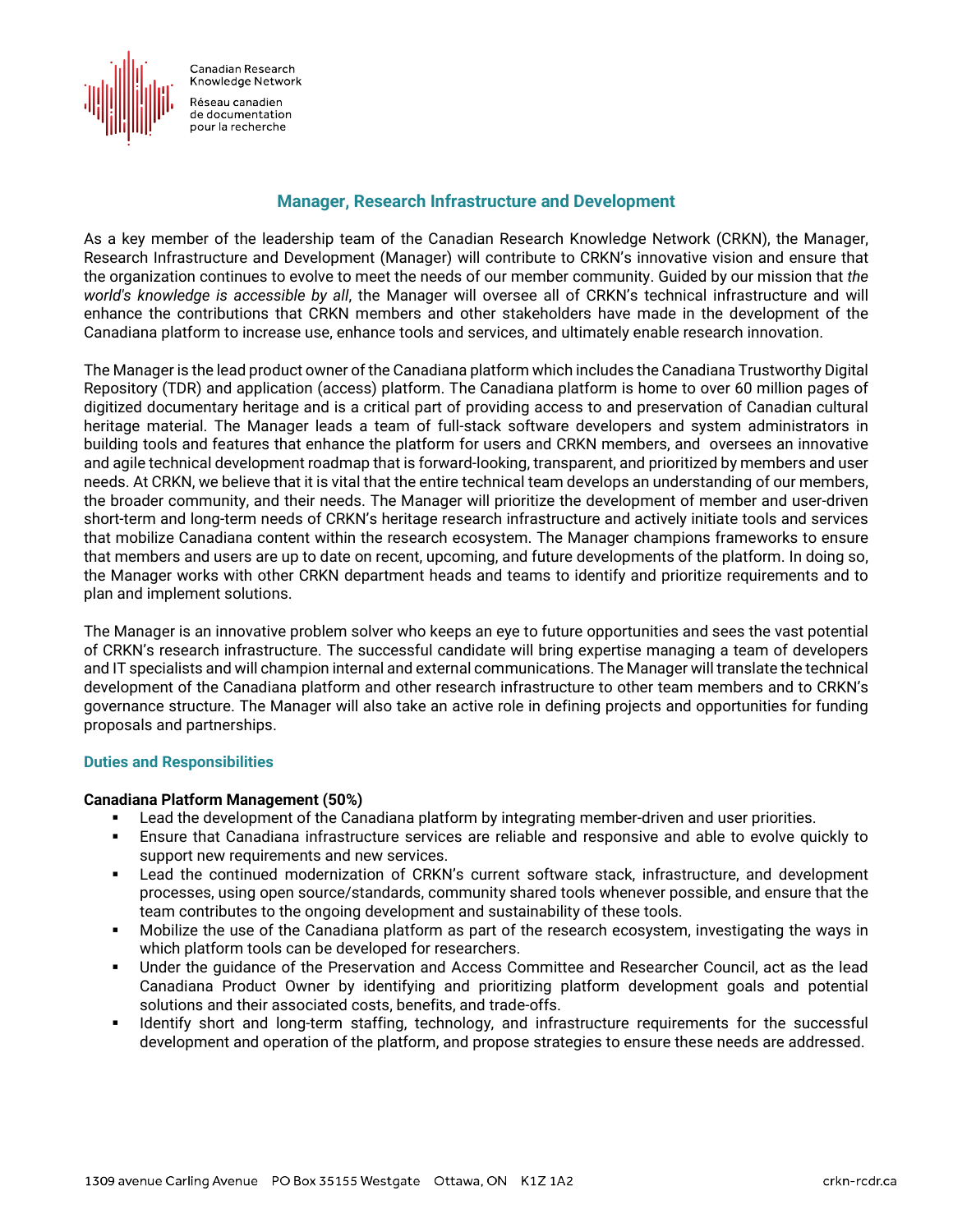## **Research Infrastructure Leadership (20%)**

- In collaboration with the Director, Strategy and Engagement, lead the development and scoping of projects and initiatives for funding opportunities by providing technical expertise and project planning, including but not limited to a CFI Innovation Fund application.
- In collaboration with the Director, Strategy and Engagement, identify partnership opportunities with other research infrastructure providers to avoid development duplication and collaborate to meet shared goals.
- Advise on CRKN's broader research infrastructure initiatives from a technical lens, including persistent identifiers, open scholarship systems, tools, platforms and integrations, and heritage services.
- Contribute to CRKN's governance by providing regular updates to the Board and Committees on CRKN's technical infrastructure. Present to CRKN's Board and Committees on the strategies and priorities of the research infrastructure program and platform development.
- Present at external conferences and meetings, as needed, identifying opportunities to connect with other individuals and organizations working on access to, and preservation of cultural and heritage material.
- Look to the future by identifying short, medium, and long-term goals for platform development, identifying opportunities to include new content formats, arrangements, and other tools and services.
- Participate in the review, development, and implementation of CRKN's operating budgets and strategic plan.

# **Trustworthy Digital Repository (TDR) Oversight (20%)**

- Monitor CRKN's operating environment to ensure that it remains consistent with CRKN's duties and obligations as a certified TDR, and with the needs and expectations of its members and stakeholders.
- Develop, evaluate, and monitor policies, practices, and procedures related to trustworthy preservation.
- Monitor the environment identifying changes in the needs and expectations of CRKN members and stakeholders regarding digital preservation and access, and for changes in standards and accepted best practices in these areas.
- Manage periodic internal and external reviews and audits of the TDR and the development and execution of action plans arising from any identified deficiencies or changes in the needs of CRKN's members and stakeholders.
- Develop the framework to expand CRKN's preservation infrastructure to meet the needs of members and stakeholders.

# **Information Technology Management (10%)**

- Oversee the management of CRKN's internal use of information technology, including: personal computers, mobile devices, servers, cloud services, software, and related tools and technologies.
- **IDENT IDENTIFY THE INTERTY IS STARK IDENTIFY IS NOT A HOTAL IS NOTENALY IS NOTENALY AND IDENTIFY THE INTERTY I** Administration, develop plans and budgets to ensure that these needs are met.
- With the Director of Finance and Administration under the guidance of the Finance and Audit Committee develop, monitor, and revise information-technology and cybersecurity policies and practices.
- Manage relationships with external vendors, service providers, and other partners.
- Leverage CRKN's in-house technical expertise to assist in the development and implementation of information technology and cybersecurity plans.

In a small team environment, each individual is expected to work towards overall CRKN goals, and at times, a team effort is required that may involve taking on tasks outside the normal or expected scope of their role. Other duties may be assigned as required.

#### **Qualifications**

The ideal candidate is a leader in research infrastructure and/or digital preservation and has a background in information technology, information management, library science, archival science, or other relevant discipline. Candidates should have five or more years experience managing high-performing professional teams and/or technical projects. Other relevant and desired education, experience and skills include: